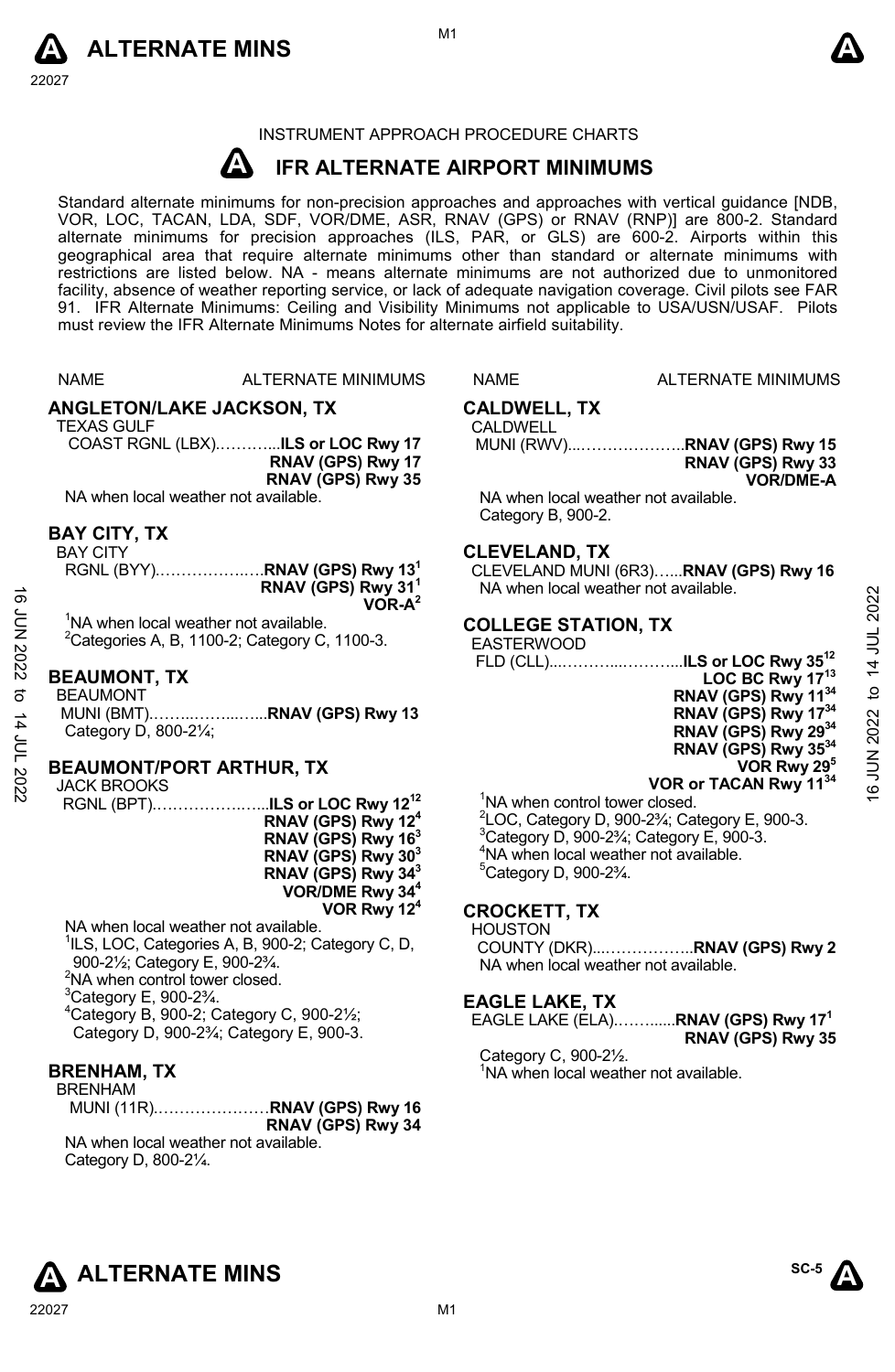

22027

|--|

ALTERNATE MINIMUMS NAME ALTERNATE MINIMUMS

### **GALVESTON, TX**

SCHOLES INTL AT GALVESTON (GLS).…...**RNAV (GPS) Rwy 141**

**RNAV (GPS) Rwy 182 RNAV (GPS) Rwy 322 RNAV (GPS) Rwy 362** 

NA when local weather not available. 1 Category E, 800-2½.  $2$ Category E, 800-2 $\frac{1}{4}$ .

### **GIDDINGS, TX**

GIDDINGS-

LEE COUNTY (GYB).…..……**RNAV (GPS) Rwy 17 RNAV (GPS) Rwy 35**  NA when local weather not available. Category C, 800-2¼.

### **HEARNE, TX**

HEARNE MUNI (LHB).……….**RNAV (GPS) Rwy 18 RNAV (GPS) Rwy 36** 

NA when local weather not available.

### **HOUSTON, TX**

CONROE/NORTH HOUSTON RGNL (CXO).……………..……**RNAV (GPS) Rwy 1 RNAV (GPS) Rwy 14 RNAV (GPS) Rwy 19 RNAV (GPS) Rwy 32**

Category D, 800-2¼.

DAVID WAYNE HOOKS MEML (DWH).….…..........…**RNAV (GPS) Rwy 35L**  NA when local weather not available.

ELLINGTON (EFD).……..I**LS Z or LOC Z Rwy 17R1 ILS Z or LOC Z Rwy 221 ILS Z or LOC Z Rwy 35L1 RNAV (GPS) Rwy 42 RNAV (GPS) Rwy 17R2 RNAV (GPS) Rwy 222 RNAV (GPS) Rwy 35L<sup>2</sup>**<br><sup>1</sup> OC Cotogory E 800 21/

 ${}^{1}$ LOC, Category E, 800-2 $\frac{1}{4}$ .  $^{2}$ Category E, 800-2¼.

**HOUSTON**  EXEC (TME)…………...……..**RNAV (GPS) Rwy 18 RNAV (GPS) Rwy 36**  NA when local weather not available. Category D, 900-2¾.

PEARLAND RGNL (LVJ).…....**RNAV (GPS) Rwy 32** 

NA when local weather not available.

SUGAR LAND

 RGNL (SGR)...………….....….**ILS or LOC Rwy 351 RNAV (GPS) Rwy 35**  NA when local weather not available. <sup>1</sup>NA when control tower closed.

M<sub>2</sub>

### **HOUSTON, TX (CON'T)**

### WILLIAM P

 HOBBY (HOU)..……………..….**ILS or LOC Rwy 41 ILS or LOC Rwy 13R1 ILS or LOC Rwy 31L2 LOC Rwy 22<sup>3</sup> RNAV (GPS) Rwy 4<sup>4</sup> RNAV (GPS) Rwy 13R4 RNAV (GPS) Rwy 22<sup>3</sup> RNAV (GPS) Rwy 31L5**  1 LOC, Categories C, D, 800-2¼;

 Category E, 900-3. LOC, Categories C, D, 800-2¼. Category D, 800-2 $\frac{1}{4}$ ; Category E, 800-2 $\frac{3}{4}$ . Categories C, D, 800-2¼; Category E, 900-3. Categories C, D, 800-2¼.

### **HUNTSVILLE, TX**

### HUNTSVILLE

MUNI (UTS)...………………...**RNAV (GPS) Rwy 18 VOR/DME-A** 

NA when local weather not available. Category C, 800-2¼.

### **JACKSONVILLE, TX**

CHEROKEE COUNTY (JSO)...…………….**RNAV (GPS) Rwy 14 RNAV (GPS) Rwy 32 VOR Rwy 14**  16 JUN 2022 to 14 JUL 202216 JUN 2022 to 14 JUL 2022

NA when local weather not available.

# **JASPER, TX**

JASPER COUNTY/BELL FLD (JAS)...………………..…**RNAV (GPS) Rwy 18 RNAV (GPS) Rwy 36**  NA when local weather not available.

## **LA GRANGE, TX**

FAYETTE RGNL AIR CENTER (3T5)…………..**RNAV (GPS) Rwy 16 RNAV (GPS) Rwy 34**  NA when local weather not available.

### **LUFKIN, TX**

| ANGELINA     |                   |
|--------------|-------------------|
|              |                   |
|              | RNAV (GPS) Rwy 16 |
|              | RNAV (GPS) Rwy 25 |
|              | RNAV (GPS) Rwy 34 |
|              | VOR Rwy 16        |
|              | VOR Rwy 34        |
| $C_{\alpha}$ |                   |

Category D, 900-2¾.

### **NACOGDOCHES, TX**

NACOGDOCHES A L MANGHAM JR RGNL (OCH).……………….**RNAV (GPS) Rwy 18 RNAV (GPS) Rwy 36**  NA when local weather not available.